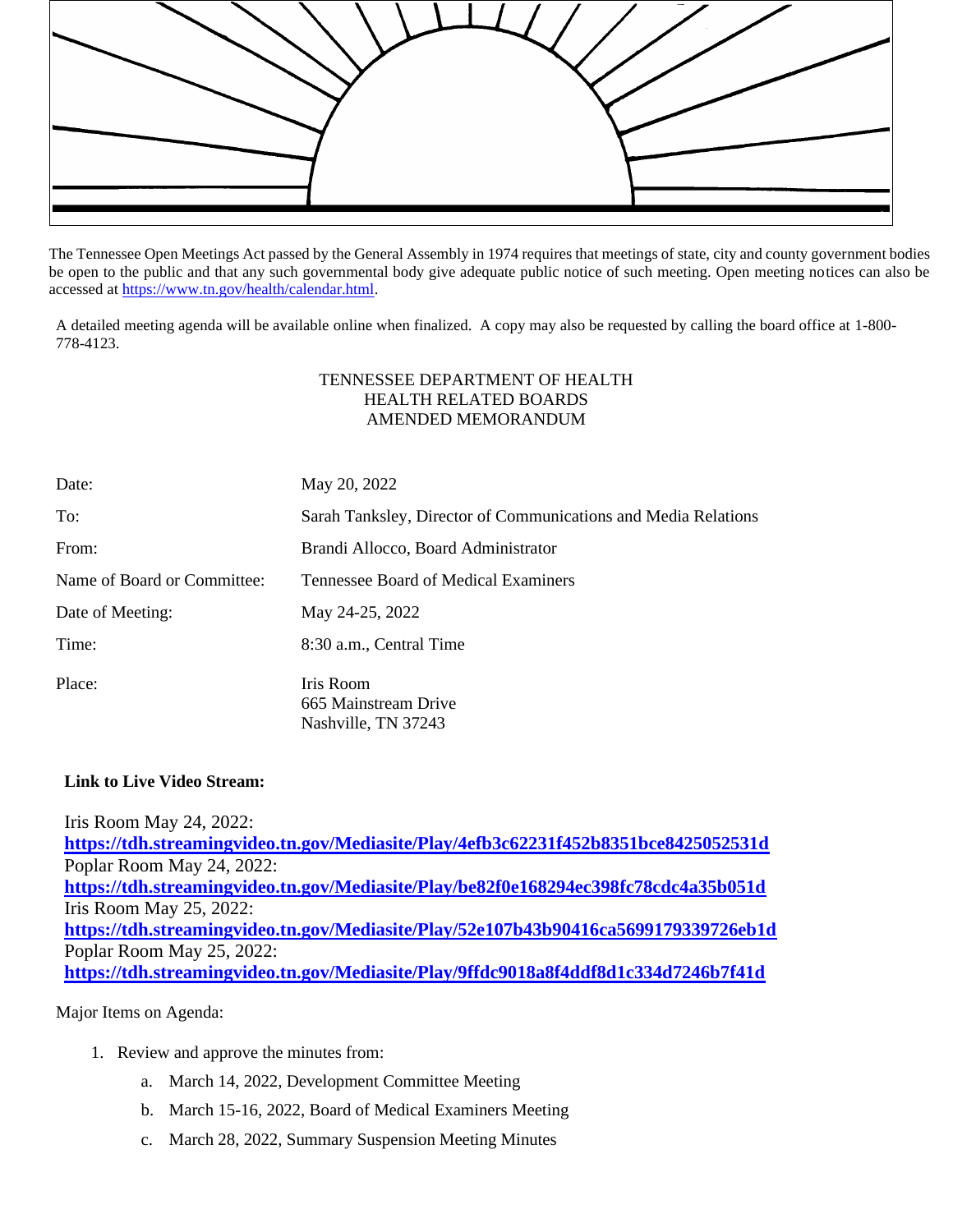- d. April 1, 2022, Special Meeting Minutes
- 2. Ratify new licenses and reinstatement of licenses
	- a. Medical Doctor, Medical X-Ray Operator, Genetic Counselor, Surgical Assistant
	- b. Clinical Perfusion
- 3. Applicant Interviews
	- a. Medical Doctor Applications
	- b. Medical X-Ray Operator Applications
	- c. Medical Genetic Counselor Applications
	- d. Surgical Assistants
- 4. Receive reports and/or requests from the Office of General Counsel
	- a. Contested Cases
	- b. Consent Orders
	- c. Declaratory Orders
	- d. Agreed Orders
	- e. Agreed Citations
	- f. Orders of Compliance
	- g. Requests for Order Modification
	- h. Final Orders
	- i. Summary Suspension
- 5. Public Comment
- 6. Overview of Courses offered by PBI Education Presented by Catherine Caldicott, MD, FACP Medical Director
- 7. Presentation on physician education program Quiztime Presented by Bonnie Miller, MD and Kimberly Garvey, Ph.D.
- 8. Tennessee Medical Foundation update Presented by Michael Baron, MD, MPH, DFASAM
- 9. Discuss appointing Board Member to CSMD Committee and take action if needed
- 10. Discuss sending Melanie Blake, MD to House of Medicine Meeting and take action if needed
- 11. Discuss additional consultant for BME case review, B W Ruffner, MD, and take action if needed
- 12. Discuss adding Board Member education as a standing agenda item and take action if needed
- 13. CME Waiver requests
- 14. Discuss University of Memphis Limited Scope Radiography Program and take action if needed
- 15. Updates from committee, taskforce and meetings and take action if needed
- 16. Receive financial reports from the Division of Health Licensure and Regulation and take action if needed
- 17. Receive reports and/or requests from the Office of Investigations and take action if needed
- 18. Receive reports and/or requests from Administrative Office and take action if needed